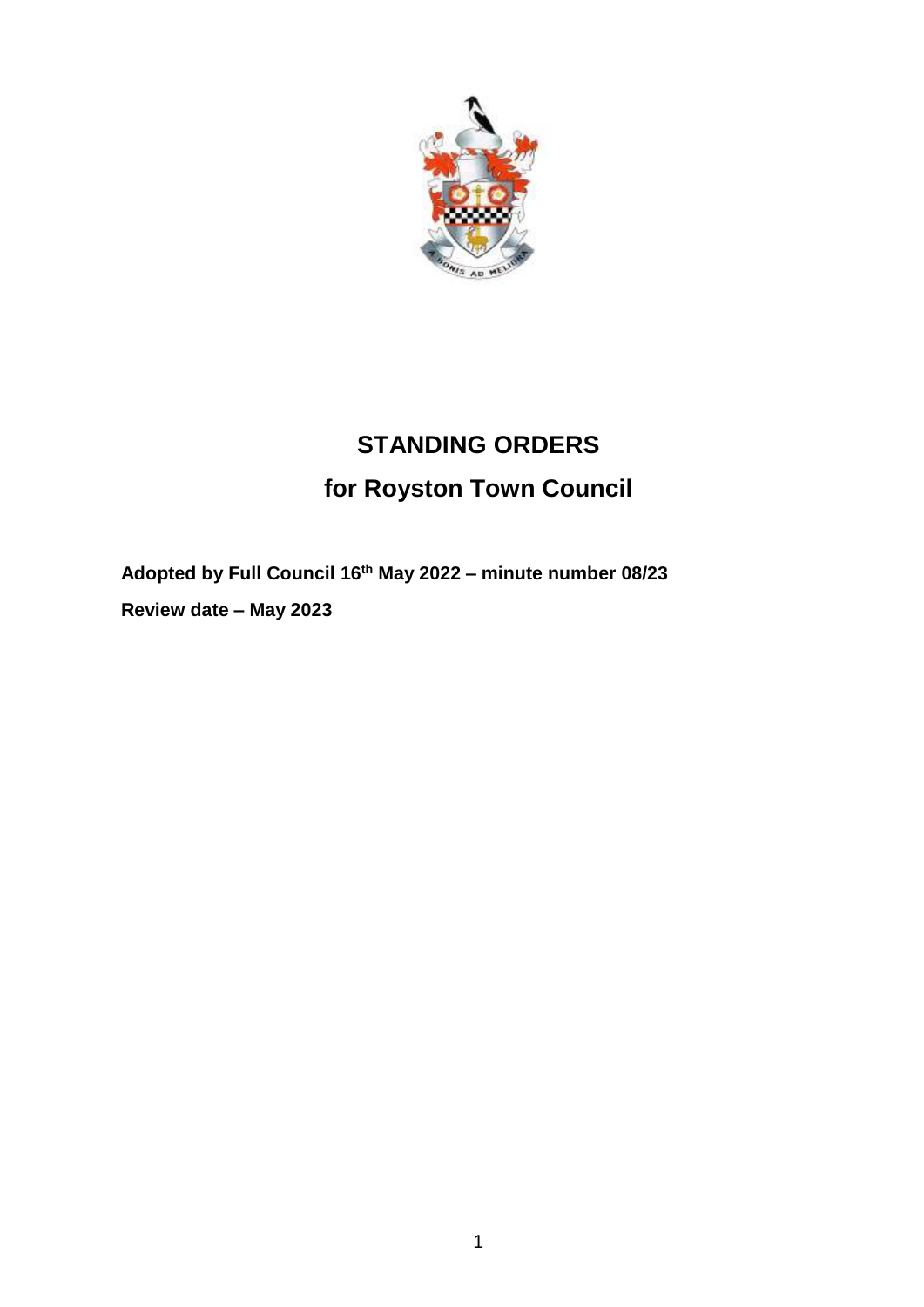| 1. |                                                                   |
|----|-------------------------------------------------------------------|
| 2. |                                                                   |
| 3. |                                                                   |
| 4. |                                                                   |
| 5. |                                                                   |
| 6. | EXTRAORDINARY MEETINGS OF THE COUNCIL, COMMITTEES AND             |
| 7. |                                                                   |
| 8. |                                                                   |
| 9. | MOTIONS FOR A MEETING THAT REQUIRE WRITTEN NOTICE TO BE           |
|    | 10. MOTIONS AT A MEETING THAT DO NOT REQUIRE WRITTEN NOTICE<br>12 |
|    |                                                                   |
|    |                                                                   |
|    |                                                                   |
|    |                                                                   |
|    |                                                                   |
|    |                                                                   |
|    | 17. ACCOUNTS AND ACCOUNTING STATEMENTS 16                         |
|    |                                                                   |
|    |                                                                   |
|    | 20. RESPONSIBILITIES TO PROVIDE INFORMATION  19                   |
|    | 21. RESPONSIBILITIES UNDER DATA PROTECTION LEGISLATION19          |
|    |                                                                   |
|    |                                                                   |
|    | 24. COMMUNICATING WITH DISTRICT AND COUNTY OR UNITARY             |
|    |                                                                   |
|    |                                                                   |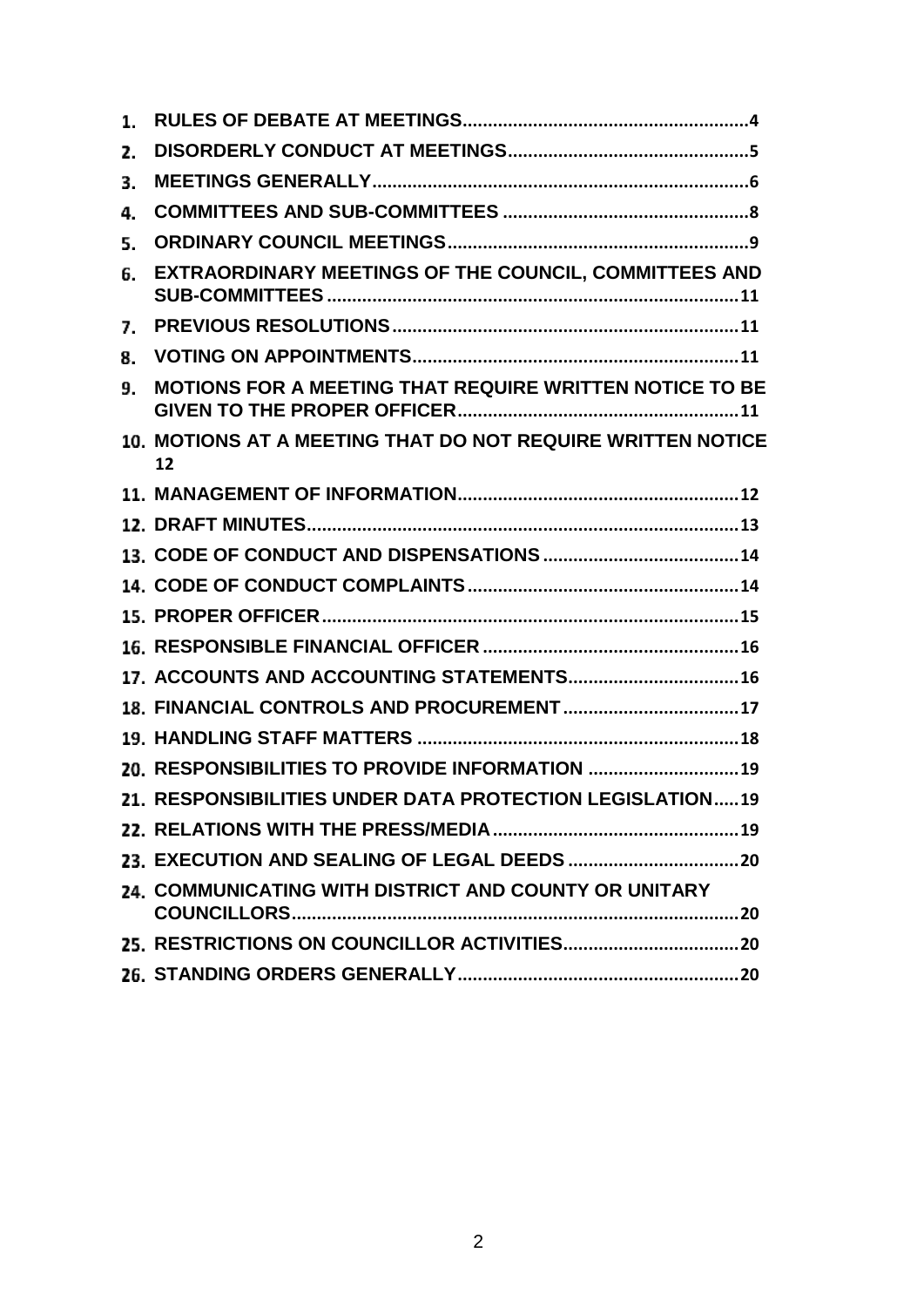# **Introduction**

Standing orders are the written rules of a local council. Standing orders are essential to regulate the proceedings of a meeting. A council may also use standing orders to confirm or refer to various internal organisational and administrative arrangements. The standing orders of a council are not the same as the policies of a council but standing orders may refer to them.

Local councils operate within a wide statutory framework. NALC model standing orders incorporate and reference many statutory requirements to which councils are subject. It is not possible for the model standing orders to contain or reference all the statutory or legal requirements which apply to local councils. For example, it is not practical for model standing orders to document all obligations under data protection legislation. The statutory requirements to which a council is subject apply whether or not they are incorporated in a council's standing orders.

The model standing orders do not include model financial regulations. Financial regulations are standing orders to regulate and control the financial affairs and accounting procedures of a local council. The financial regulations, as opposed to the standing orders of a council, include most of the requirements relevant to the council's Responsible Financial Officer.

Model standing orders that are in bold type contain legal and statutory requirements. It is recommended that councils adopt them without changing them or their meaning. Model standing orders not in bold are designed to help councils operate effectively but they do not contain statutory requirements so they may be adopted as drafted or amended to suit a council's needs. It is NALC's view that all model standing orders will generally be suitable for councils.

For convenience, the word "councillor" is used in model standing orders and, unless the context suggests otherwise, includes a non-councillor with or without voting rights.

| <b>Standing Committees</b> | <b>Finance</b>                                                              | <b>Planning</b> | <b>General Purpose and</b><br><b>Highways</b> |
|----------------------------|-----------------------------------------------------------------------------|-----------------|-----------------------------------------------|
| <b>Sub-Committees</b>      | <b>Markets Advisory</b><br><b>Cave Advisory</b>                             |                 |                                               |
| <b>Working Parties</b>     | <b>May Fayre</b><br><b>Human Resources</b>                                  |                 |                                               |
| <b>Charities</b>           | <b>Leete Charity</b><br><b>Cave Trust Fund</b><br><b>Mayor's Trust Fund</b> |                 |                                               |

# **Council meeting refers to Full Council**

**Working party reporting to Full Council –Diversity Forum**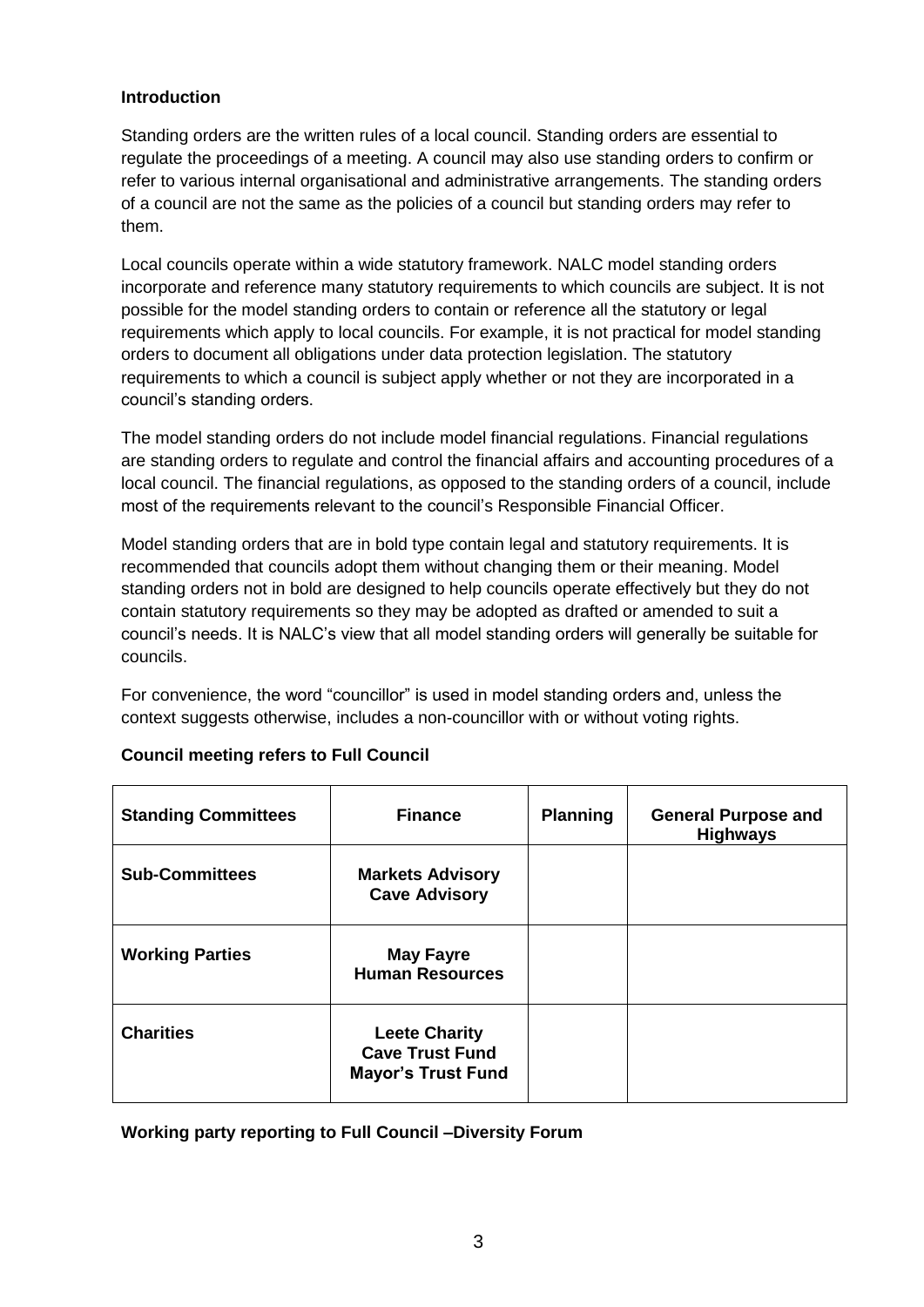# <span id="page-3-0"></span>**1. RULES OF DEBATE AT MEETINGS**

- a Motions on the agenda shall be considered in the order that they appear unless the order is changed at the discretion of the chairman of the meeting.
- b A motion (including an amendment) shall not be progressed unless it has been moved and seconded.
- c A motion on the agenda that is not moved by its proposer may be treated by the chairman of the meeting as withdrawn.
- d If a motion (including an amendment) has been seconded, it may be withdrawn by the proposer only with the consent of the seconder and the meeting.
- e An amendment is a proposal to remove or add words to a motion. It shall not negate the motion.
- f If an amendment to the original motion is carried, the original motion (as amended) becomes the substantive motion upon which further amendment(s) may be moved.
- g An amendment shall not be considered unless early verbal notice of it is given at the meeting and, if requested by the chairman of the meeting, is expressed in writing to the chairman.
- h A councillor may move an amendment to his own motion if agreed by the meeting. If a motion has already been seconded, the amendment shall be with the consent of the seconder and the meeting.
- i If there is more than one amendment to an original or substantive motion, the amendments shall be moved in the order directed by the chairman of the meeting.
- j Subject to standing order 1(k), only one amendment shall be moved and debated at a time, the order of which shall be directed by the chairman of the meeting.
- k One or more amendments may be discussed together if the chairman of the meeting considers this expedient but each amendment shall be voted upon separately.
- l A councillor may not move more than one amendment to an original or substantive motion.
- m The mover of an amendment has no right of reply at the end of debate on it.
- n Where a series of amendments to an original motion are carried, the mover of the original motion shall have a right of reply either at the end of debate on the first amendment or at the very end of debate on the final substantive motion immediately before it is put to the vote.
- o Unless permitted by the chairman of the meeting, a councillor may speak once in the debate on a motion except:
	- i. to speak on an amendment moved by another councillor;
	- ii. to move or speak on another amendment if the motion has been amended since he last spoke;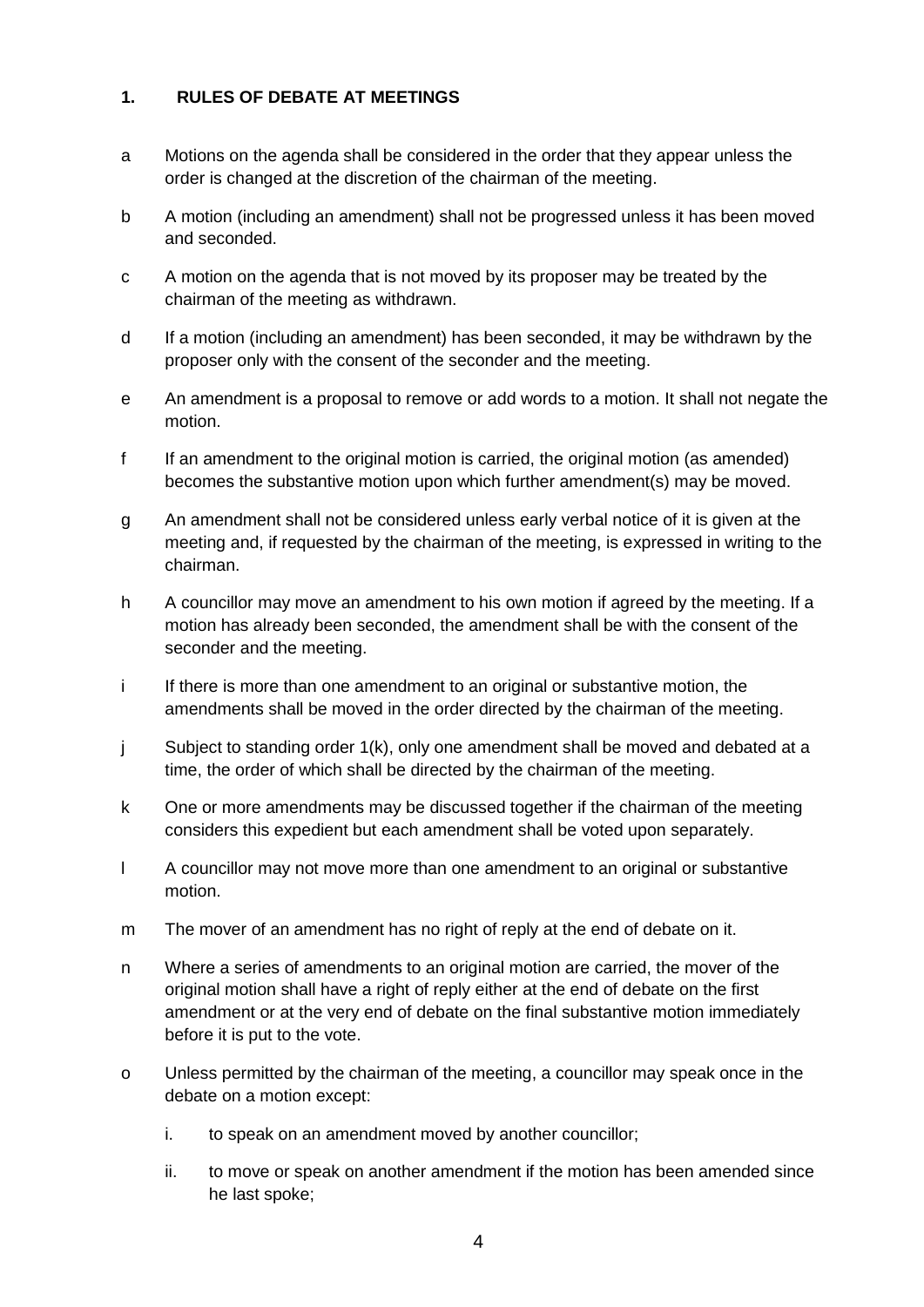- iii. to make a point of order;
- iv. to give a personal explanation; or
- v. to exercise a right of reply.
- p During the debate on a motion, a councillor may interrupt only on a point of order or a personal explanation and the councillor who was interrupted shall stop speaking. A councillor raising a point of order shall identify the standing order which he considers has been breached or specify the other irregularity in the proceedings of the meeting he is concerned by.
- q A point of order shall be decided by the chairman of the meeting and his decision shall be final.
- r When a motion is under debate, no other motion shall be moved except:
	- i. to amend the motion;
	- ii. to proceed to the next business;
	- iii. to adjourn the debate;
	- iv. to put the motion to a vote;
	- v. to ask a person to be no longer heard or to leave the meeting;
	- vi. to refer a motion to a committee or sub-committee for consideration;
	- vii. to exclude the public and press;
	- viii. to adjourn the meeting; or
	- ix. to suspend particular standing order(s) excepting those which reflect mandatory statutory or legal requirements.
- s Before an original or substantive motion is put to the vote, the chairman of the meeting shall be satisfied that the motion has been sufficiently debated and that the mover of the motion under debate has exercised or waived his right of reply.
- t Excluding motions moved under standing order 1(r), the contributions or speeches by a councillor shall relate only to the motion under discussion and shall not exceed 3 minutes without the consent of the chairman of the meeting.

# <span id="page-4-0"></span>**2. DISORDERLY CONDUCT AT MEETINGS**

- a No person shall obstruct the transaction of business at a meeting or behave offensively or improperly. If this standing order is ignored, the chairman of the meeting shall request such person(s) to moderate or improve their conduct.
- b If person(s) disregard the request of the chairman of the meeting to moderate or improve their conduct, any councillor or the chairman of the meeting may move that the person be no longer heard or be excluded from the meeting. The motion, if seconded, shall be put to the vote without discussion.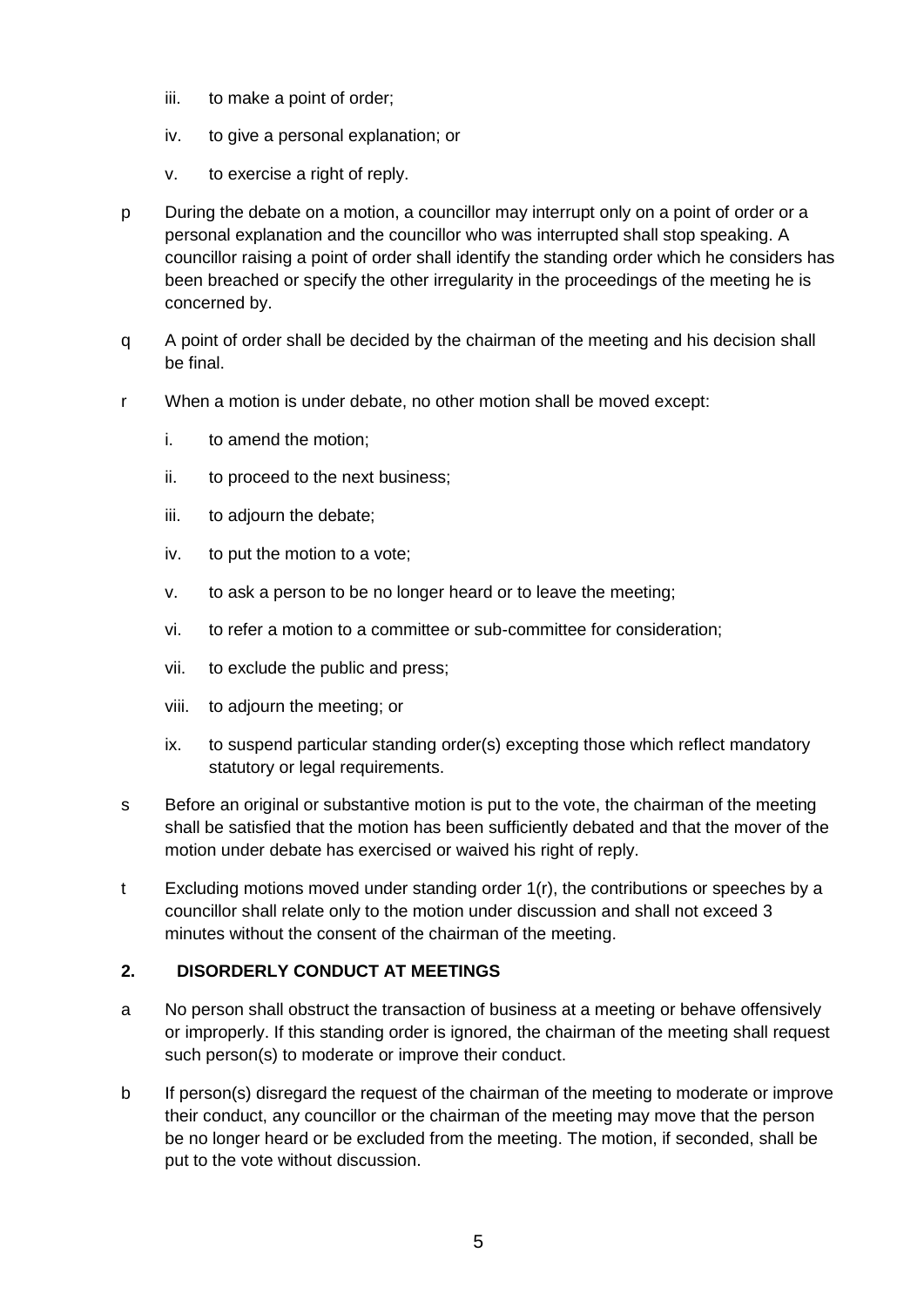c If a resolution made under standing order 2(b) is ignored, the chairman of the meeting may take further reasonable steps to restore order or to progress the meeting. This may include temporarily suspending or closing the meeting.

# <span id="page-5-0"></span>**3. MEETINGS GENERALLY**

Full Council meetings **●** Committee meetings **•** Sub-committee meetings **•** 

- a **Meetings shall not take place in premises which at the time of the meeting are used for the supply of alcohol, unless no other premises are available free of charge or at a reasonable cost.**
- b **The minimum three clear days for notice of a meeting does not include the day on which notice was issued, the day of the meeting, a Sunday, a day of the Christmas break, a day of the Easter break or of a bank holiday or a day appointed for public thanksgiving or mourning.**
- c **The minimum three clear days' public notice for a meeting does not include the day on which the notice was issued or the day of the meeting.**
- ● d **Meetings shall be open to the public unless their presence is prejudicial to the public interest by reason of the confidential nature of the business to be transacted or for other special reasons. The public's exclusion from part or all of a meeting shall be by a resolution which shall give reasons for the public's exclusion.**
	- e Members of the public may make representations, answer questions and give evidence at a meeting which they are entitled to attend in respect of the business on the agenda.
	- f The period of time designated for public participation at a meeting in accordance with standing order 3(e) shall not exceed 15 minutes unless directed by the chairman of the meeting.
	- g Subject to standing order 3(f), a member of the public shall not speak for more than 3 minutes.
	- h In accordance with standing order  $3(e)$ , a question shall not require a response at the meeting nor start a debate on the question. The chairman of the meeting may direct that a written or oral response be given.
	- i A person shall raise his hand when requesting to speak and stand when speaking, (except in Committee meetings where they can remain seated and, except when a person has a disability or is likely to suffer discomfort). The chairman of the meeting may at any time permit a person to be seated when speaking.
	- j A person who speaks at a meeting shall direct his comments to the chairman of the meeting.
	- k Only one person is permitted to speak at a time. If more than one person wants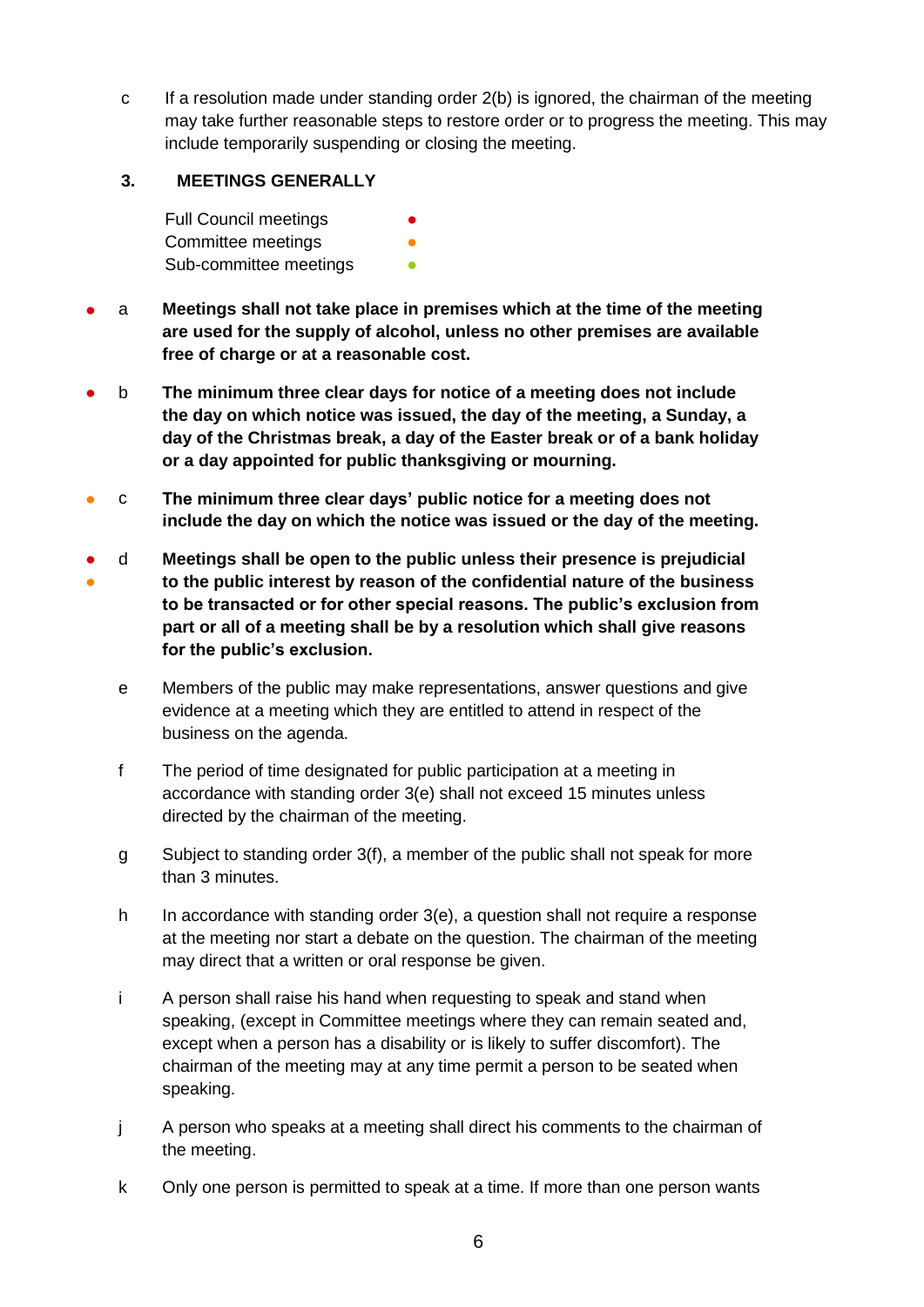to speak, the chairman of the meeting shall direct the order of speaking.

- ● l **Subject to standing order 3(m), a person who attends a meeting is permitted to report on the meeting whilst the meeting is open to the public. To "report" means to film, photograph, make an audio recording of meeting proceedings, use any other means for enabling persons not present to see or hear the meeting as it takes place or later or to report or to provide oral or written commentary about the meeting so that the report or commentary is available as the meeting takes place or later to persons not present.**
- ● m **A person present at a meeting may not provide an oral report or oral commentary about a meeting as it takes place without permission.**
- ● n **The press shall be provided with reasonable facilities for the taking of their report of all or part of a meeting at which they are entitled to be present.**
- o **Subject to standing orders which indicate otherwise, anything authorised or required to be done by, to or before the Chairman of the Council may in his absence be done by, to or before the Vice-Chairman of the Council (if there is one).**
- p **The Chairman of the Council, if present, shall preside at a meeting. If the Chairman is absent from a meeting, the Vice-Chairman of the Council (if there is one) if present, shall preside. If both the Chairman and the Vice-Chairman are absent from a meeting, a councillor as chosen by the councillors present at the meeting shall preside at the meeting.**
- q **Subject to a meeting being quorate, all questions at a meeting shall be**
- ● **decided by a majority of the councillors and non-councillors with voting rights present and voting.**
- r **The chairman of a meeting may give an original vote on any matter put to**
- **the vote, and in the case of an equality of votes may exercise his casting**
- **vote whether or not he gave an original vote.**
- *See standing orders 5(h) and (i) for the different rules that apply in the election of the Chairman of the Council at the annual meeting of the Council.*
- s **Unless standing orders provide otherwise, voting on a question shall be by a show of hands. At the request of a councillor, the voting on any question shall be recorded so as to show whether each councillor present and voting gave his vote for or against that question.** Such a request shall be made before moving on to the next item of business on the agenda.
	- t The minutes of a meeting shall include an accurate record of the following:
		- i. the time and place of the meeting;
		- ii. the names of councillors who are present and the names of councillors who have given apologies;
		- iii. interests that have been declared by councillors and non-councillors with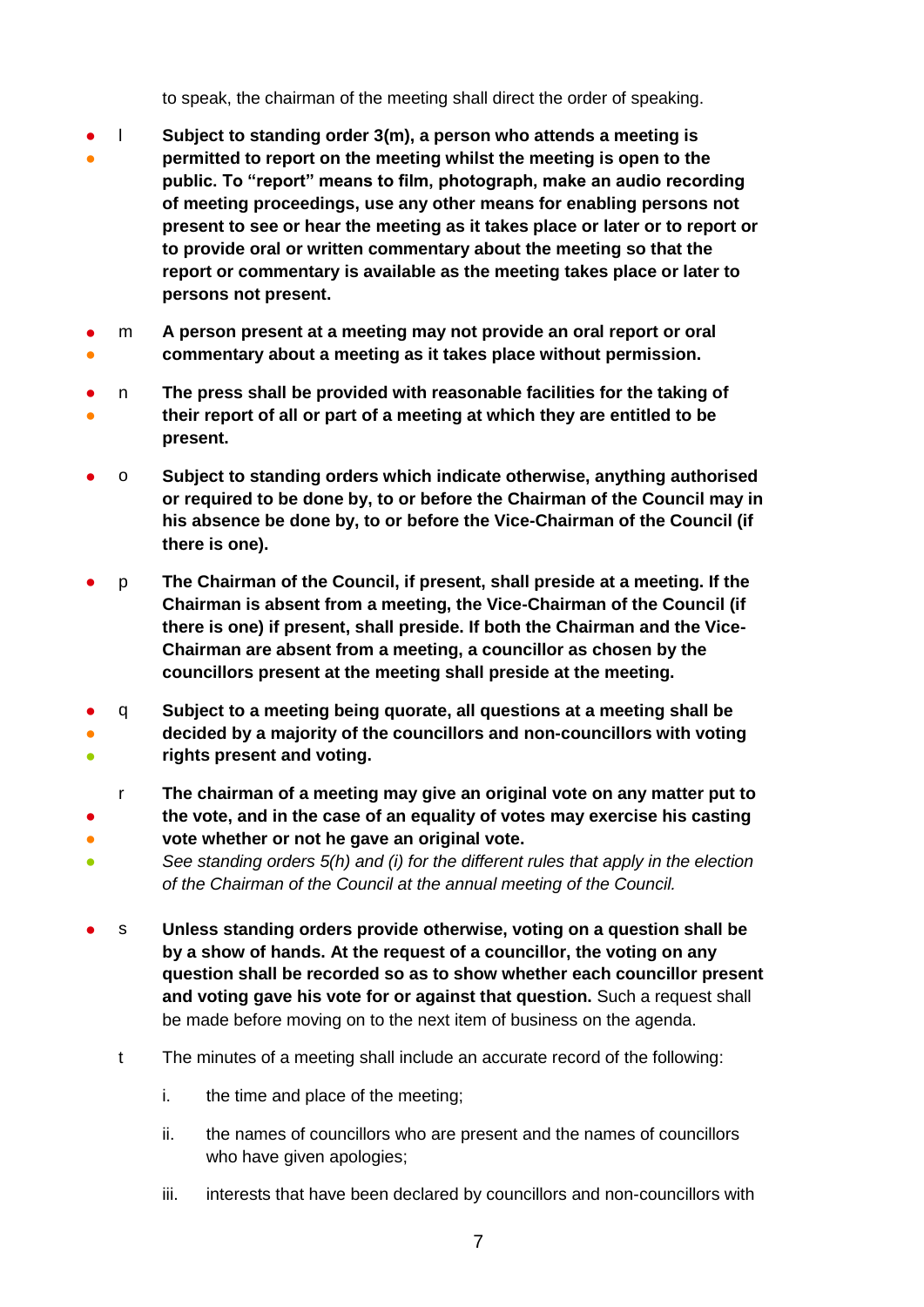voting rights;

- iv. the grant of dispensations (if any) to councillors and non-councillors with voting rights;
- v. whether a councillor or non-councillor with voting rights left the meeting when matters that they held interests in were being considered;
- vi. if there was a public participation session; and
- vii. the resolutions made.
- ● ● u **A councillor or a non-councillor with voting rights who has a disclosable pecuniary interest or another interest as set out in the Council's code of conduct in a matter being considered at a meeting is subject to statutory limitations or restrictions under the code on his right to participate and vote on that matter.**
- v **No business may be transacted at a meeting unless at least one-third of the whole number of members of the Council are present and in no case shall the quorum of a meeting be less than three.**

*See standing order 4d(viii) for the quorum of a committee or sub-committee meeting.* 

- <span id="page-7-0"></span>● ● ● w **If a meeting is or becomes inquorate no business shall be transacted** and the meeting shall be closed. The business on the agenda for the meeting shall be adjourned to another meeting.
	- x A meeting shall not exceed a period of 2 ½ hours.
	- **4. COMMITTEES AND SUB-COMMITTEES**
	- a **Unless the Council determines otherwise, a committee may appoint a subcommittee whose terms of reference and members shall be determined by the committee.**
	- b **The members of a committee may include non-councillors unless it is a committee which regulates and controls the finances of the Council.**
	- c **Unless the Council determines otherwise, all the members of an advisory committee and a sub-committee of the advisory committee may be noncouncillors.**
	- d The Council may appoint standing committees or other committees as may be necessary, and:
		- i. shall determine their terms of reference;
		- ii. shall determine the number and time of the ordinary meetings of a standing committee up until the date of the next annual meeting of the Council;
		- iii. shall permit a committee, other than in respect of the ordinary meetings of a committee, to determine the number and time of its meetings;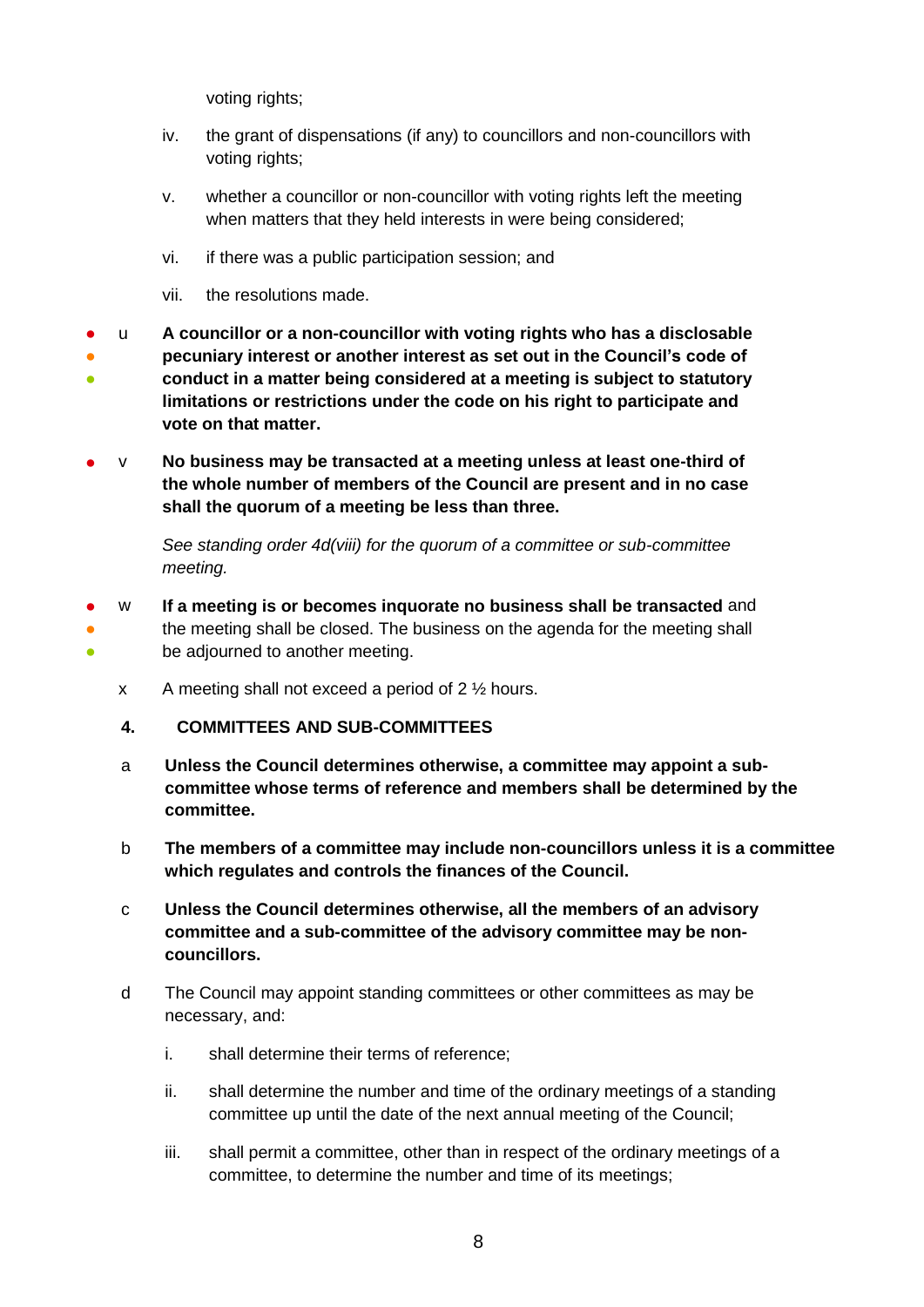- iv. shall, subject to standing orders 4(b) and (c), appoint and determine the terms of office of members of such a committee;
- v. may, subject to standing orders 4(b) and (c), appoint and determine the terms of office of the substitute members to a committee whose role is to replace the ordinary members at a meeting of a committee if the ordinary members of the committee confirm to the Proper Officer 3 days before the meeting that they are unable to attend;
- vi. shall, after it has appointed the members of a standing committee, appoint the chairman and vice-chairman of the standing committee;
- vii. shall permit a committee other than a standing committee, to appoint its own chairman at the first meeting of the committee;
- viii. shall determine the place, notice requirements and quorum for a meeting of a committee and a sub-committee which, in both cases, shall be no less than three;
- ix. shall determine if the public may participate at a meeting of a committee;
- x. shall determine if the public and press are permitted to attend the meetings of a sub-committee and also the advance public notice requirements, if any, required for the meetings of a sub-committee;
- xi. shall determine if the public may participate at a meeting of a sub-committee that they are permitted to attend; and
- xii. may dissolve a committee or a sub-committee.

#### <span id="page-8-0"></span>**5. ORDINARY COUNCIL MEETINGS**

- a **In an election year, the annual meeting of the Council shall be held on or within 14 days following the day on which the councillors elected take office.**
- b **In a year which is not an election year, the annual meeting of the Council shall be held on such day in May as the Council decides.**
- c **If no other time is fixed, the annual meeting of the Council shall take place at 6pm.**
- d **In addition to the annual meeting of the Council, at least three other ordinary meetings shall be held in each year on such dates and times as the Council decides.**
- e **The first business conducted at the annual meeting of the Council shall be the election of the Chairman and Vice-Chairman (if there is one) of the Council.**
- f **The Chairman of the Council, unless he has resigned or becomes disqualified, shall continue in office and preside at the annual meeting until his successor is elected at the next annual meeting of the Council.**
- g **The Vice-Chairman of the Council, if there is one, unless he resigns or becomes disqualified, shall hold office until immediately after the election of the Chairman of the Council at the next annual meeting of the Council.**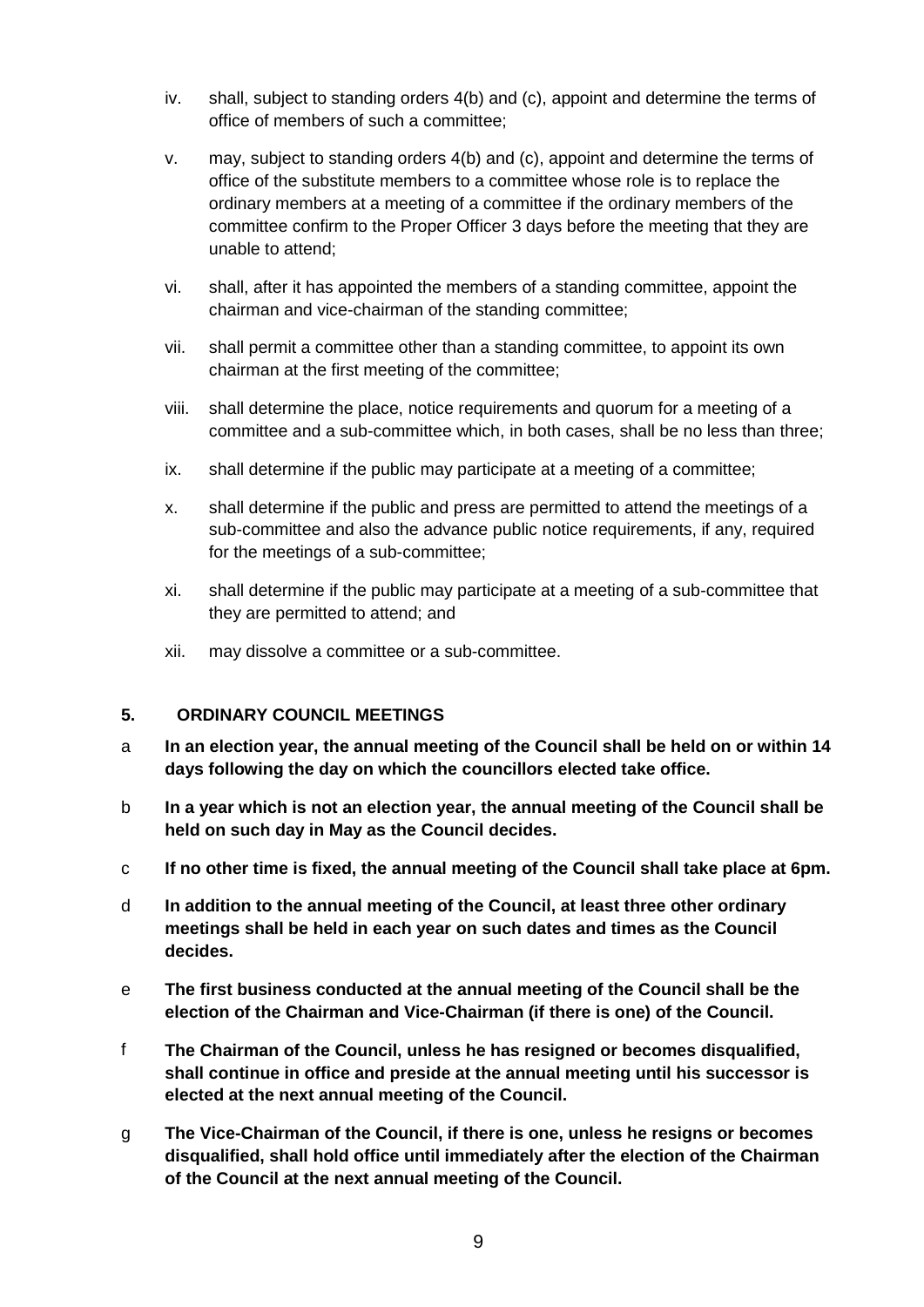- h **In an election year, if the current Chairman of the Council has not been re-elected as a member of the Council, he shall preside at the annual meeting until a successor Chairman of the Council has been elected. The current Chairman of the Council shall not have an original vote in respect of the election of the new Chairman of the Council but shall give a casting vote in the case of an equality of votes.**
- i **In an election year, if the current Chairman of the Council has been re-elected as a member of the Council, he shall preside at the annual meeting until a new Chairman of the Council has been elected. He may exercise an original vote in respect of the election of the new Chairman of the Council and shall give a casting vote in the case of an equality of votes.**
- j Following the election of the Chairman of the Council and Vice-Chairman (if there is one) of the Council at the annual meeting, the business shall include:
	- i. **In an election year, delivery by the Chairman of the Council and councillors of their acceptance of office forms unless the Council resolves for this to be done at a later date. In a year which is not an election year, delivery by the Chairman of the Council of his acceptance of office form unless the Council resolves for this to be done at a later date;**
	- ii. Confirmation of the accuracy of the minutes of the last meeting of the Council;
	- iii. Receipt of the minutes of the last meeting of a committee;
	- iv. Consideration of the recommendations made by a committee;
	- v. Review of delegation arrangements to committees, sub-committees, staff and other local authorities;
	- vi. Review of the terms of reference for committees;
	- vii. Appointment of members to existing committees;
	- viii. Appointment of any new committees in accordance with standing order 4;
	- ix. Review and adoption of appropriate standing orders and financial regulations (financial regulations delegated to Finance Committee);
	- x. Review of arrangements (including legal agreements) with other local authorities, not-for-profit bodies and businesses.
	- xi. Review of representation on or work with external bodies and arrangements for reporting back;
	- xii. In an election year, to make arrangements with a view to the Council becoming eligible to exercise the general power of competence in the future;
	- xiii. Review of inventory of land and other assets including buildings and office equipment;
	- xiv. Review of the Council's and/or staff subscriptions to other bodies (delegated to Finance Committee);
	- xv. Review of the Council's complaints procedure;
	- xvi. Review of the Council's policies, procedures and practices in respect of its obligations under freedom of information and data protection legislation (*see also standing orders 11, 20 and 21*);
	- xvii. Review of the Council's policy for dealing with the press/media;
	- xviii. Determining the time and place of ordinary meetings of the Council up to and including the next annual meeting of the Council.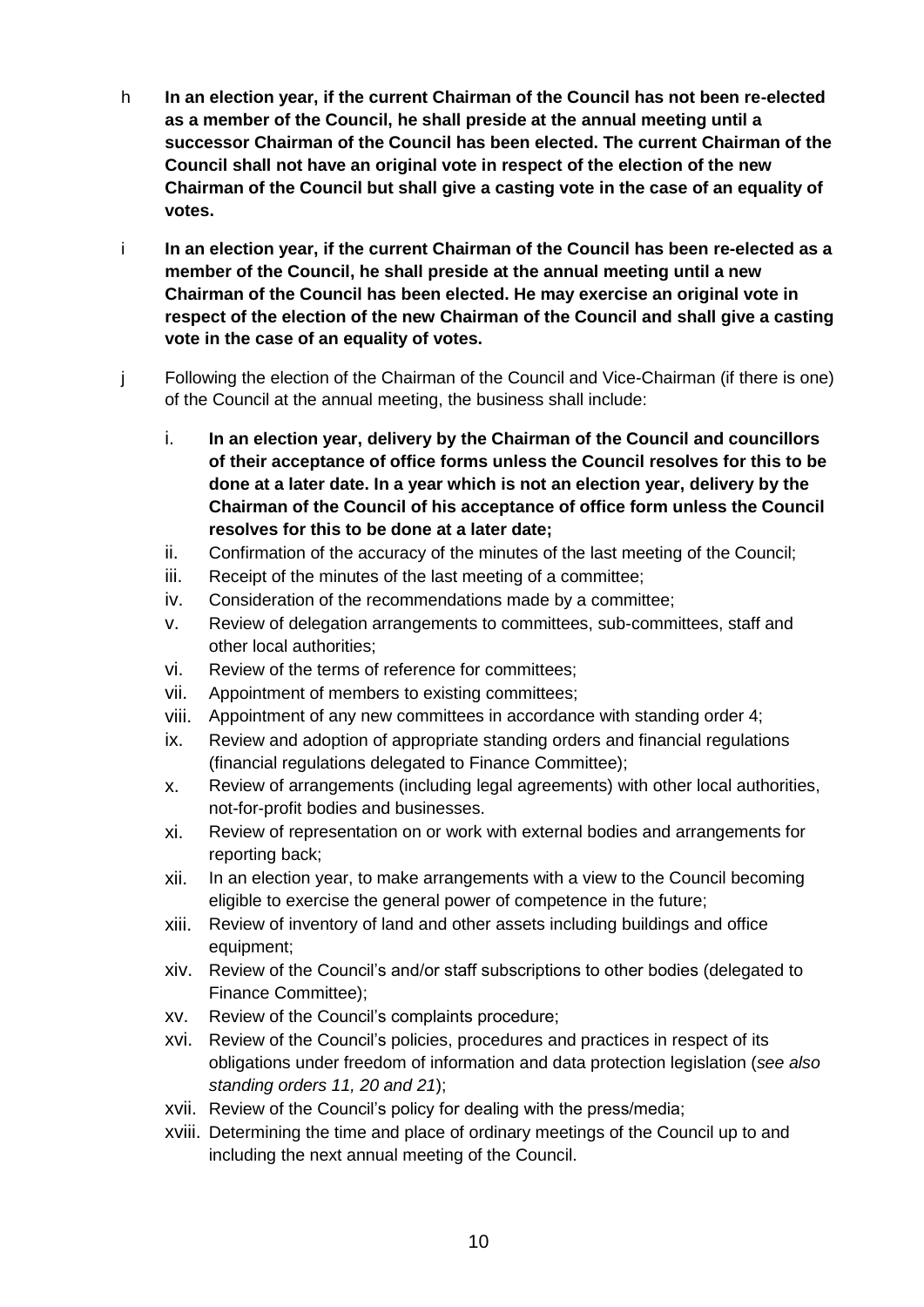# <span id="page-10-0"></span>**6. EXTRAORDINARY MEETINGS OF THE COUNCIL, COMMITTEES AND SUB-COMMITTEES**

- a **The Chairman of the Council may convene an extraordinary meeting of the Council at any time.**
- b **If the Chairman of the Council does not call an extraordinary meeting of the Council within seven days of having been requested in writing to do so by two councillors, any two councillors may convene an extraordinary meeting of the Council. The public notice giving the time, place and agenda for such a meeting shall be signed by the two councillors.**
- c The chairman of a committee or a sub-committee may convene an extraordinary meeting of the committee or the sub-committee at any time.
- d If the chairman of a committee or a sub-committee does not call an extraordinary meeting within 10 days of having been requested to do so by 3 members of the committee or the sub-committee, any 3 members of the committee or the sub-committee may convene an extraordinary meeting of the committee or the sub-committee.

# <span id="page-10-1"></span>**7. PREVIOUS RESOLUTIONS**

- a A resolution shall not be reversed within six months except either by a special motion, which requires written notice by at least five councillors to be given to the Proper Officer in accordance with standing order 9, or by a motion moved in pursuance of the recommendation of a committee or a sub-committee.
- b When a motion moved pursuant to standing order 7(a) has been disposed of, no similar motion may be moved for a further six months.

# <span id="page-10-2"></span>**8. VOTING ON APPOINTMENTS**

a Where more than two persons have been nominated for a position to be filled by the Council and none of those persons has received an absolute majority of votes in their favour, the name of the person having the least number of votes shall be struck off the list and a fresh vote taken. This process shall continue until a majority of votes is given in favour of one person. A tie in votes may be settled by the casting vote exercisable by the chairman of the meeting.

# <span id="page-10-3"></span>**9. MOTIONS FOR A MEETING THAT REQUIRE WRITTEN NOTICE TO BE GIVEN TO THE PROPER OFFICER**

- a A motion shall relate to the responsibilities of the meeting for which it is tabled and in any event shall relate to the performance of the Council's statutory functions, powers and obligations or an issue which specifically affects the Council's area or its residents.
- b No motion may be moved at a meeting unless it is on the agenda and the mover has given written notice of its wording to the Proper Officer at least ten clear working days before the meeting.
- c The Proper Officer may, before including a motion on the agenda received in accordance with standing order 9(b), correct obvious grammatical or typographical errors in the wording of the motion.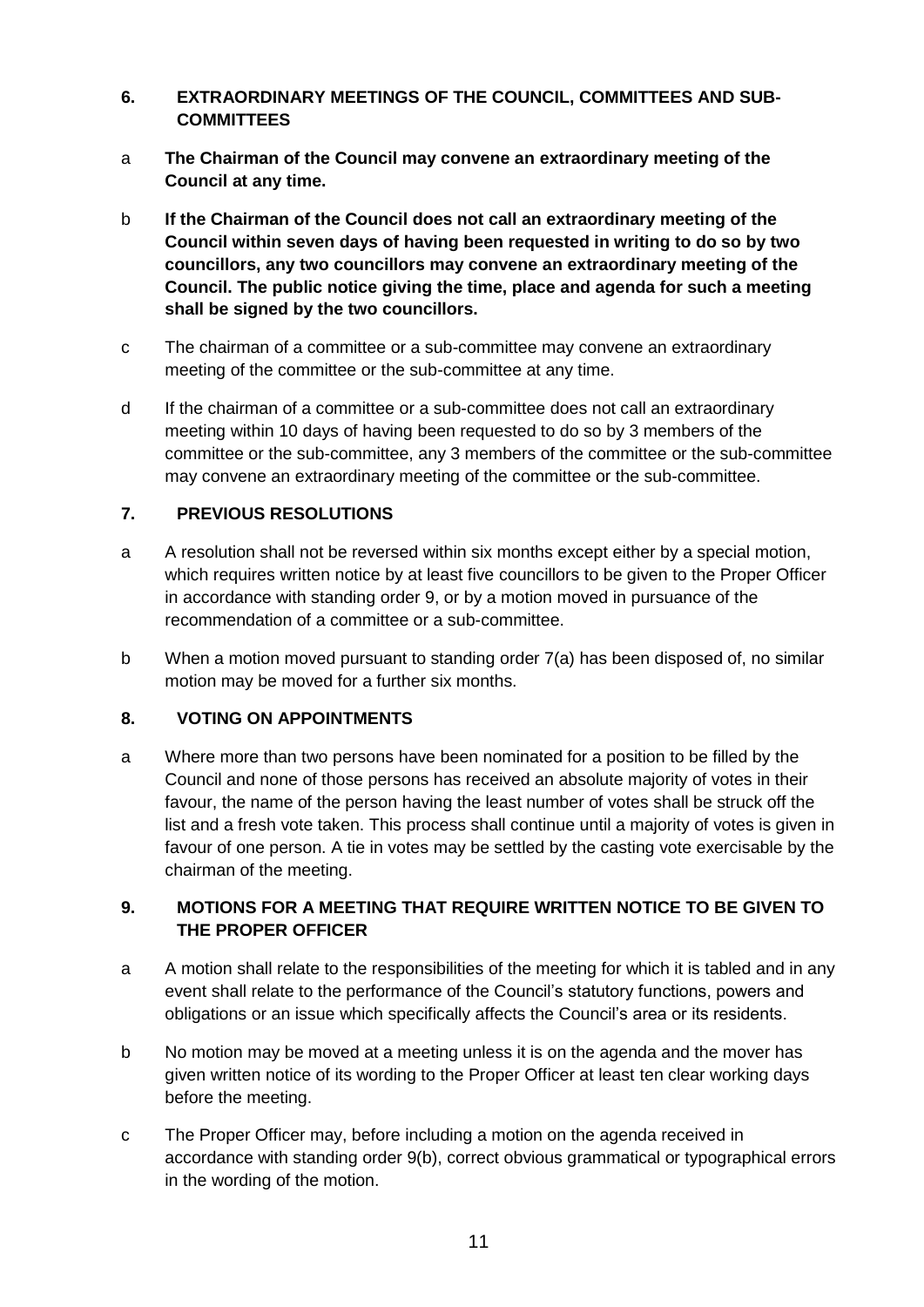- d If the Proper Officer considers the wording of a motion received in accordance with standing order 9(b) is not clear in meaning, the motion shall be rejected until the mover of the motion resubmits it, so that it can be understood, in writing, to the Proper Officer at least seven clear days before the meeting.
- e If the wording or subject of a proposed motion is considered improper, the Proper Officer shall consult with the chairman of the forthcoming meeting or, as the case may be, the councillors who have convened the meeting, to consider whether the motion shall be included in the agenda or rejected.
- f The decision of the Proper Officer as to whether or not to include the motion on the agenda shall be final.
- g Motions received shall be recorded and numbered in the order that they are received wherever possible.
- h Motions rejected shall be recorded with an explanation by the Proper Officer of the reason for rejection.

# <span id="page-11-0"></span>**10. MOTIONS AT A MEETING THAT DO NOT REQUIRE WRITTEN NOTICE**

- a The following motions may be moved at a meeting without written notice to the Proper Officer:
	- i. to correct an inaccuracy in the draft minutes of a meeting;
	- ii. to move to a vote;
	- iii. to defer consideration of a motion;
	- iv. to refer a motion to a particular committee or sub-committee;
	- v. to appoint a person to preside at a meeting;
	- vi. to change the order of business on the agenda;
	- vii. to proceed to the next business on the agenda;
	- viii. to require a written report;
	- ix. to appoint a committee, sub-committee or working party and their members;
	- x. to extend the time limits for speaking;
	- xi. to exclude the press and public from a meeting in respect of confidential or other information which is prejudicial to the public interest;
	- xii. to not hear further from a councillor or a member of the public;
	- xiii. to exclude a councillor or member of the public for disorderly conduct;
	- xiv. to temporarily suspend the meeting;
	- xv. to suspend a particular standing order (unless it reflects mandatory statutory or legal requirements);
	- xvi. to adjourn the meeting; or
	- xvii. to close the meeting.

#### <span id="page-11-1"></span>**11. MANAGEMENT OF INFORMATION**

*See also standing order 20.*

a **The Council shall have in place and keep under review, technical and organisational measures to keep secure information (including personal data) which it holds in paper and electronic form. Such arrangements shall include deciding who has access to personal data and encryption of personal data.**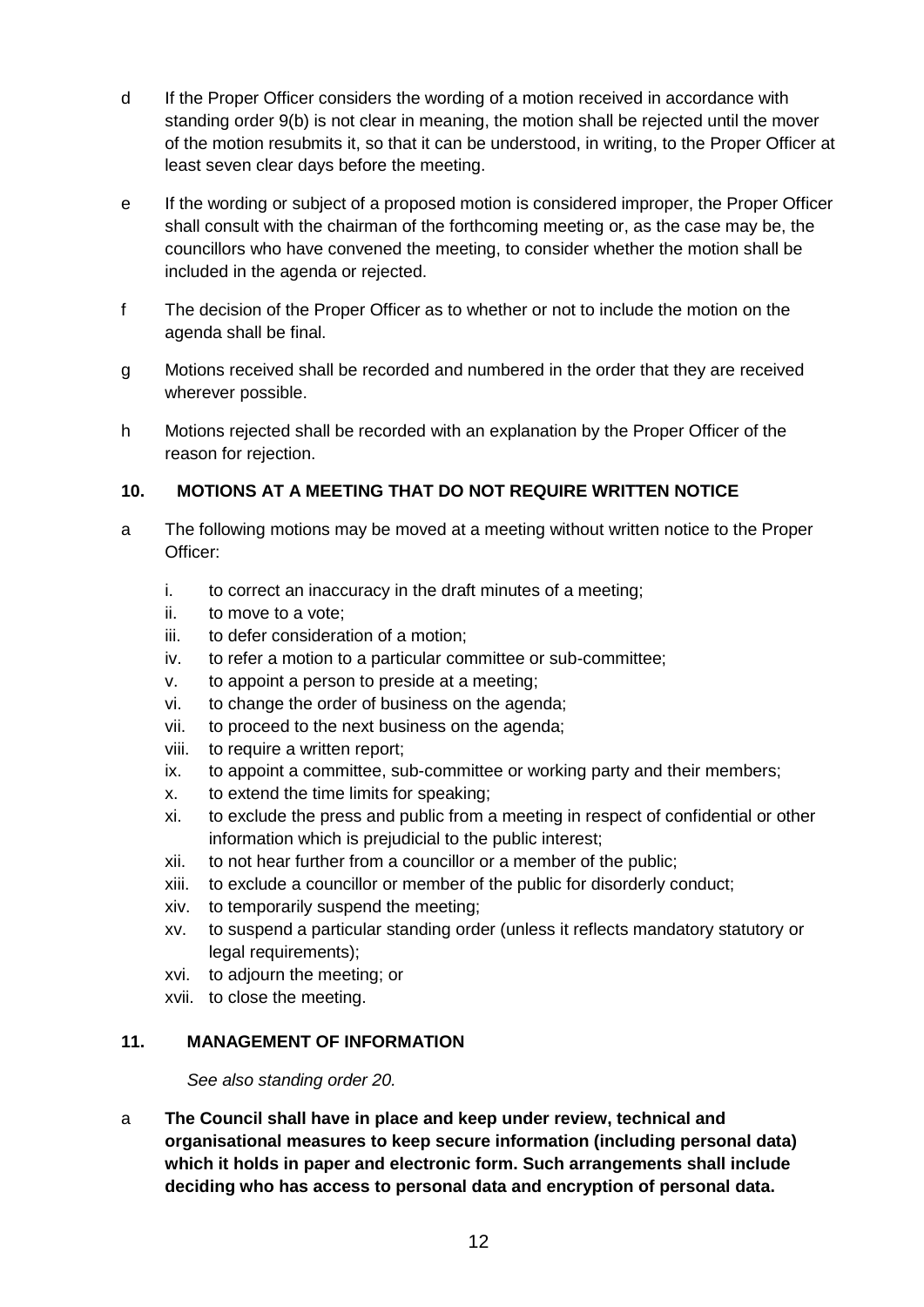- b **The Council shall have in place, and keep under review, policies for the retention and safe destruction of all information (including personal data) which it holds in paper and electronic form. The Council's retention policy shall confirm the period for which information (including personal data) shall be retained or if this is not possible the criteria used to determine that period (e.g. the Limitation Act 1980).**
- c **The agenda, papers that support the agenda and the minutes of a meeting shall not disclose or otherwise undermine confidential information or personal data without legal justification.**
- d **Councillors, staff, the Council's contractors and agents shall not disclose confidential information or personal data without legal justification.**

# <span id="page-12-0"></span>**12. DRAFT MINUTES**

Full Council meetings Committee meetings Sub-committee meetings

- a If the draft minutes of a preceding meeting have been served on councillors with the agenda to attend the meeting at which they are due to be approved for accuracy, they shall be taken as read.
- b There shall be no discussion about the draft minutes of a preceding meeting except in relation to their accuracy. A motion to correct an inaccuracy in the draft minutes shall be moved in accordance with standing order 10(a)(i).
- c The accuracy of draft minutes, including any amendment(s) made to them, shall be confirmed by resolution and shall be signed by the chairman of the meeting and stand as an accurate record of the meeting to which the minutes relate.
- d If the chairman of the meeting does not consider the minutes to be an accurate record of the meeting to which they relate, he shall sign the minutes and include a paragraph in the following terms or to the same effect:

"The chairman of this meeting does not believe that the minutes of the meeting of the ( ) held on [date] in respect of ( ) were a correct record but his view was not upheld by the meeting and the minutes are confirmed as an accurate record of the proceedings."

● ● ● e **If the Council's gross annual income or expenditure (whichever is higher) does not exceed £25,000, it shall publish draft minutes on a website which is publicly accessible and free of charge not later than one month after the meeting has taken place.**

f Subject to the publication of draft minutes in accordance with standing order 12(e) and standing order 20(a) and following a resolution which confirms the accuracy of the minutes of a meeting, the draft minutes or recordings of the meeting for which approved minutes exist shall be destroyed.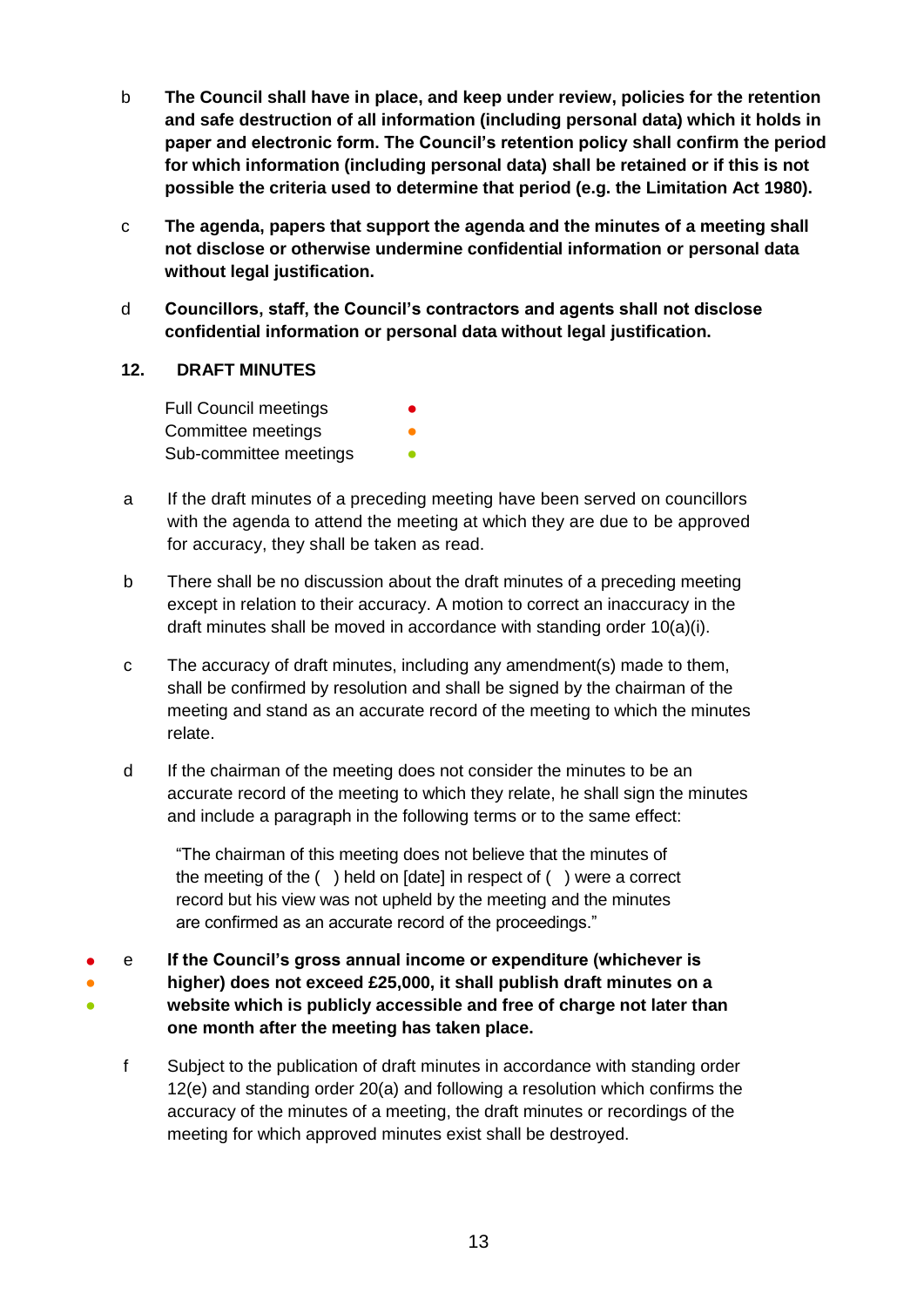# <span id="page-13-0"></span>**13. CODE OF CONDUCT AND DISPENSATIONS**

*See also standing order 3(u).*

- a All councillors and non-councillors with voting rights shall observe the code of conduct adopted by the Council.
- b Unless he has been granted a dispensation, a councillor or non-councillor with voting rights shall withdraw from a meeting when it is considering a matter in which he has a disclosable pecuniary interest. He may return to the meeting after it has considered the matter in which he had the interest.
- c Unless he has been granted a dispensation, a councillor or non-councillor with voting rights shall withdraw from a meeting when it is considering a matter in which he has another interest if so required by the Council's code of conduct. He may return to the meeting after it has considered the matter in which he had the interest.
- d **Dispensation requests shall be in writing and submitted to the Proper Officer** as soon as possible before the meeting, or failing that, at the start of the meeting for which the dispensation is required.
- e A decision as to whether to grant a dispensation shall be made by the Proper Officer and that decision is final.
- f A dispensation request shall confirm:
	- i. the description and the nature of the disclosable pecuniary interest or other interest to which the request for the dispensation relates;
	- ii. whether the dispensation is required to participate at a meeting in a discussion only or a discussion and a vote;
	- iii. the date of the meeting or the period (not exceeding four years) for which the dispensation is sought; and
	- iv. an explanation as to why the dispensation is sought.
- g Subject to standing orders 13(d) and (f), a dispensation request shall be considered by the Proper Officer before the meeting or, if this is not possible, at the start of the meeting for which the dispensation is required.
- h **A dispensation may be granted in accordance with standing order 13(e) if having regard to all relevant circumstances any of the following apply:**
	- **i. without the dispensation the number of persons prohibited from participating in the particular business would be so great a proportion of the meeting transacting the business as to impede the transaction of the business;**
	- **ii. granting the dispensation is in the interests of persons living in the Council's area; or**
	- **iii. it is otherwise appropriate to grant a dispensation.**

# <span id="page-13-1"></span>**14. CODE OF CONDUCT COMPLAINTS**

a Upon notification by the District or Unitary Council that it is dealing with a complaint that a councillor or non-councillor with voting rights has breached the Council's code of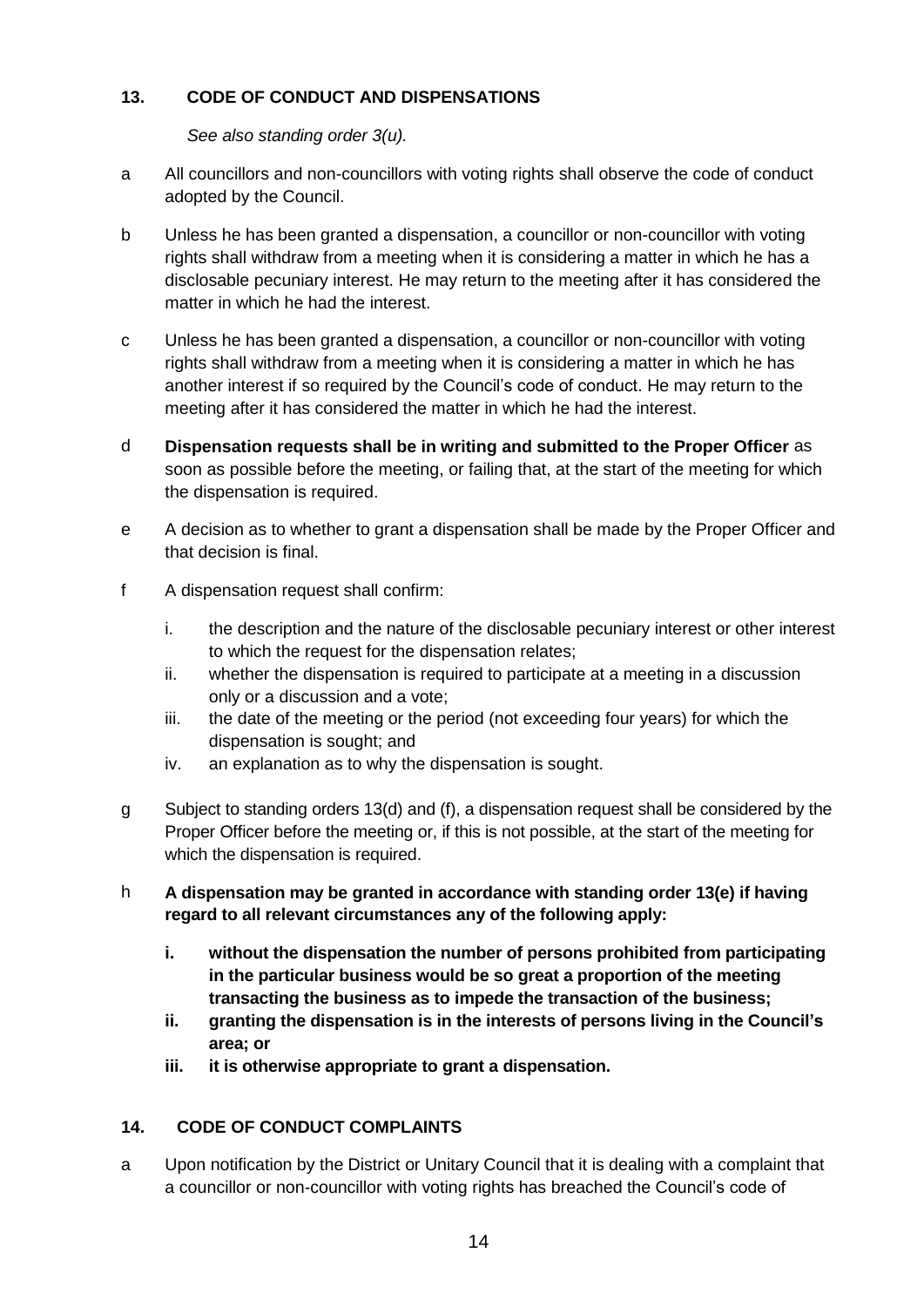conduct, the Proper Officer shall, subject to standing order 11, report this to the Council.

- b Where the notification in standing order 14(a) relates to a complaint made by the Proper Officer, the Proper Officer shall notify the Chairman of Council of this fact, and the Chairman shall nominate another staff member to assume the duties of the Proper Officer in relation to the complaint until it has been determined and the Council has agreed what action, if any, to take in accordance with standing order 14(d).
- c The Council may:
	- i. provide information or evidence where such disclosure is necessary to investigate the complaint or is a legal requirement;
	- ii. seek information relevant to the complaint from the person or body with statutory responsibility for investigation of the matter;
- d **Upon notification by the District or Unitary Council that a councillor or noncouncillor with voting rights has breached the Council's code of conduct, the Council shall consider what, if any, action to take against him. Such action excludes disqualification or suspension from office.**

#### <span id="page-14-0"></span>**15. PROPER OFFICER**

- a The Proper Officer shall be either (i) the clerk or (ii) other staff member(s) nominated by the Council to undertake the work of the Proper Officer when the Proper Officer is absent.
- b The Proper Officer shall:
	- i. **at least three clear days before a meeting of the council, a committee** or a sub-committee**,**
		- **serve on councillors by delivery or post at their residences or by email authenticated in such manner as the Proper Officer thinks fit, a signed summons confirming the time, place and the agenda (provided the councillor has consented to service by email), and**
		- **Provide, in a conspicuous place, public notice of the time, place and agenda (provided that the public notice with agenda of an extraordinary meeting of the Council convened by councillors is signed by them).**

*See standing order 3(b) for the meaning of clear days for a meeting of a full council and standing order 3(c) for the meaning of clear days for a meeting of a committee;*

- ii. subject to standing order 9, include on the agenda all motions in the order received unless a councillor has given written notice at least 5 days before the meeting confirming his withdrawal of it;
- iii. **convene a meeting of the Council for the election of a new Chairman of the Council, occasioned by a casual vacancy in his office;**
- iv. **facilitate inspection of the minute book by local government electors;**
- v. **receive and retain copies of byelaws made by other local authorities;**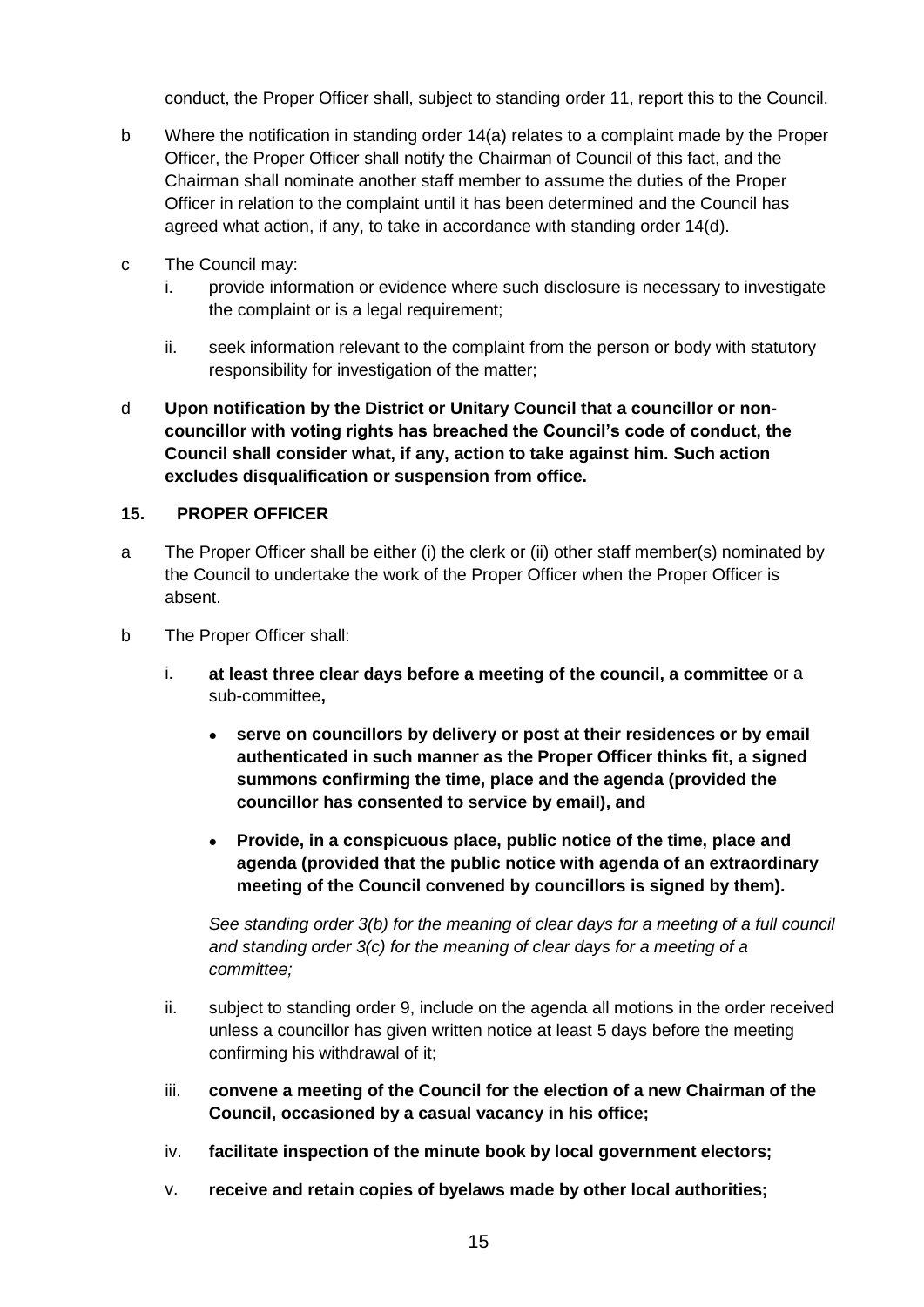- vi. hold acceptance of office forms from councillors;
- vii. hold a copy of every councillor's register of interests;
- viii. assist with responding to requests made under freedom of information legislation and rights exercisable under data protection legislation, in accordance with the Council's relevant policies and procedures;
- ix. liaise, as appropriate, with the Council's Data Protection Officer (if there is one);
- x. receive and send general correspondence and notices on behalf of the Council except where there is a resolution to the contrary;
- xi. assist in the organisation of, storage of, access to, security of and destruction of information held by the Council in paper and electronic form subject to the requirements of data protection and freedom of information legislation and other legitimate requirements (e.g. the Limitation Act 1980);
- xii. arrange for legal deeds to be executed; (*see also standing order 23);*
- xiii. arrange or manage the prompt authorisation, approval, and instruction regarding any payments to be made by the Council in accordance with its financial regulations;
- xiv. record every planning application notified to the Council and the Council's response to the local planning authority in a book for such purpose;
- xv. refer a planning application received by the Council to the Chairman or in his absence Vice-Chairman (if there is one) of the Planning Committee within two working days of receipt to facilitate an extraordinary meeting if the nature of a planning application requires consideration before the next ordinary meeting of the Planning Committee;
- xvi. manage access to information about the Council via the publication scheme; and
- xvii. retain custody of the seal of the Council (if there is one) which shall not be used without a resolution to that effect. (s*ee also standing order 23).*

# <span id="page-15-0"></span>**16. RESPONSIBLE FINANCIAL OFFICER**

a The Council shall appoint appropriate staff member(s) to undertake the work of the Responsible Financial Officer when the Responsible Financial Officer is absent.

# <span id="page-15-1"></span>**17. ACCOUNTS AND ACCOUNTING STATEMENTS**

- a "Proper practices" in standing orders refer to the most recent version of "Governance and Accountability for Local Councils – a Practitioners' Guide".
- b All payments by the Council shall be authorised, approved and paid in accordance with the law, proper practices and the Council's financial regulations.
- c The Responsible Financial Officer shall supply to each councillor as soon as practicable after 30 June, 30 September and 31 December in each year a statement to summarise: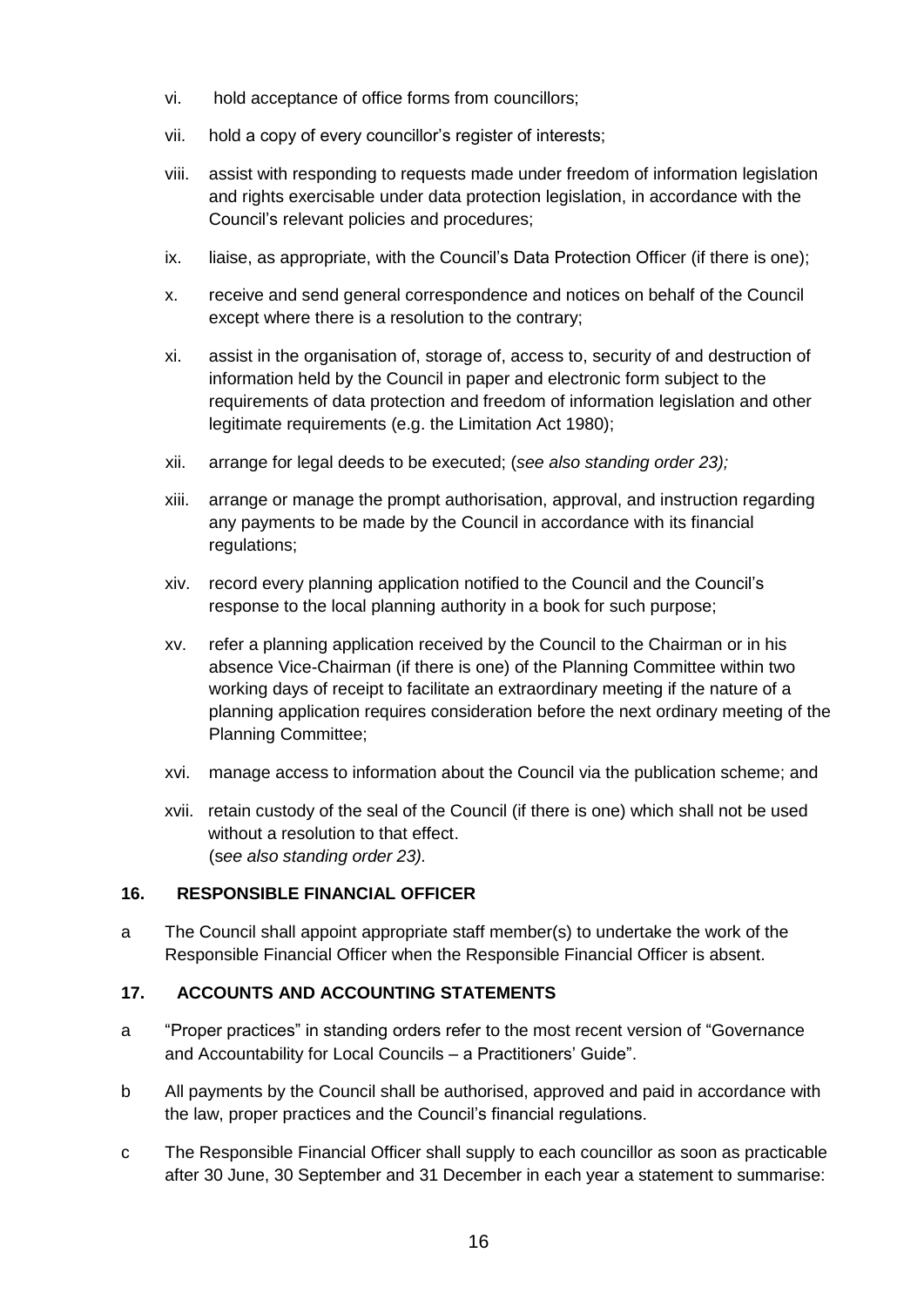- i. the Council's receipts and payments (or income and expenditure) for each quarter;
- ii. the Council's aggregate receipts and payments (or income and expenditure) for the year to date;
- iii. the balances held at the end of the quarter being reported and which includes a comparison with the budget for the financial year and highlights any actual or potential overspends.
- d As soon as possible after the financial year end at 31 March, the Responsible Financial Officer shall provide:
	- i. each councillor with a statement summarising the Council's receipts and payments (or income and expenditure) for the last quarter and the year to date for information; and
	- ii. to the Council the accounting statements for the year in the form of Section 2 of the Annual Governance and Accountability Return, as required by proper practices, for consideration and approval.
- e The year-end accounting statements shall be prepared in accordance with proper practices and apply the form of accounts determined by the Council (receipts and payments, or income and expenditure) for the year to 31 March. A completed draft annual governance and accountability return shall be presented to all councillors at least 7 days prior to anticipated approval by the Council. The annual governance and accountability return of the Council, which is subject to external audit, including the annual governance statement, shall be presented to the Council for consideration and formal approval before 30 June.

# <span id="page-16-0"></span>**18. FINANCIAL CONTROLS AND PROCUREMENT**

- a. The Council shall consider and approve financial regulations drawn up by the Responsible Financial Officer, which shall include detailed arrangements in respect of the following:
	- i. the keeping of accounting records and systems of internal controls;
	- ii. the assessment and management of financial risks faced by the Council;
	- iii. the work of the independent internal auditor in accordance with proper practices and the receipt of regular reports from the internal auditor, which shall be required at least annually;
	- iv. the inspection and copying by councillors and local electors of the Council's accounts and/or orders of payments; and
	- v. whether contracts with an estimated value below **£25,000** due to special circumstances are exempt from a tendering process or procurement exercise.
- b. Financial regulations shall be reviewed regularly and at least annually for fitness of purpose.
- c. **A public contract regulated by the Public Contracts Regulations 2015 with an estimated value in excess of £25,000 but less than the relevant thresholds referred to in standing order 18(f) is subject to the "light touch" arrangements under Regulations 109-114 of the Public Contracts Regulations 2015 unless it proposes to use an existing list of approved suppliers (framework agreement).**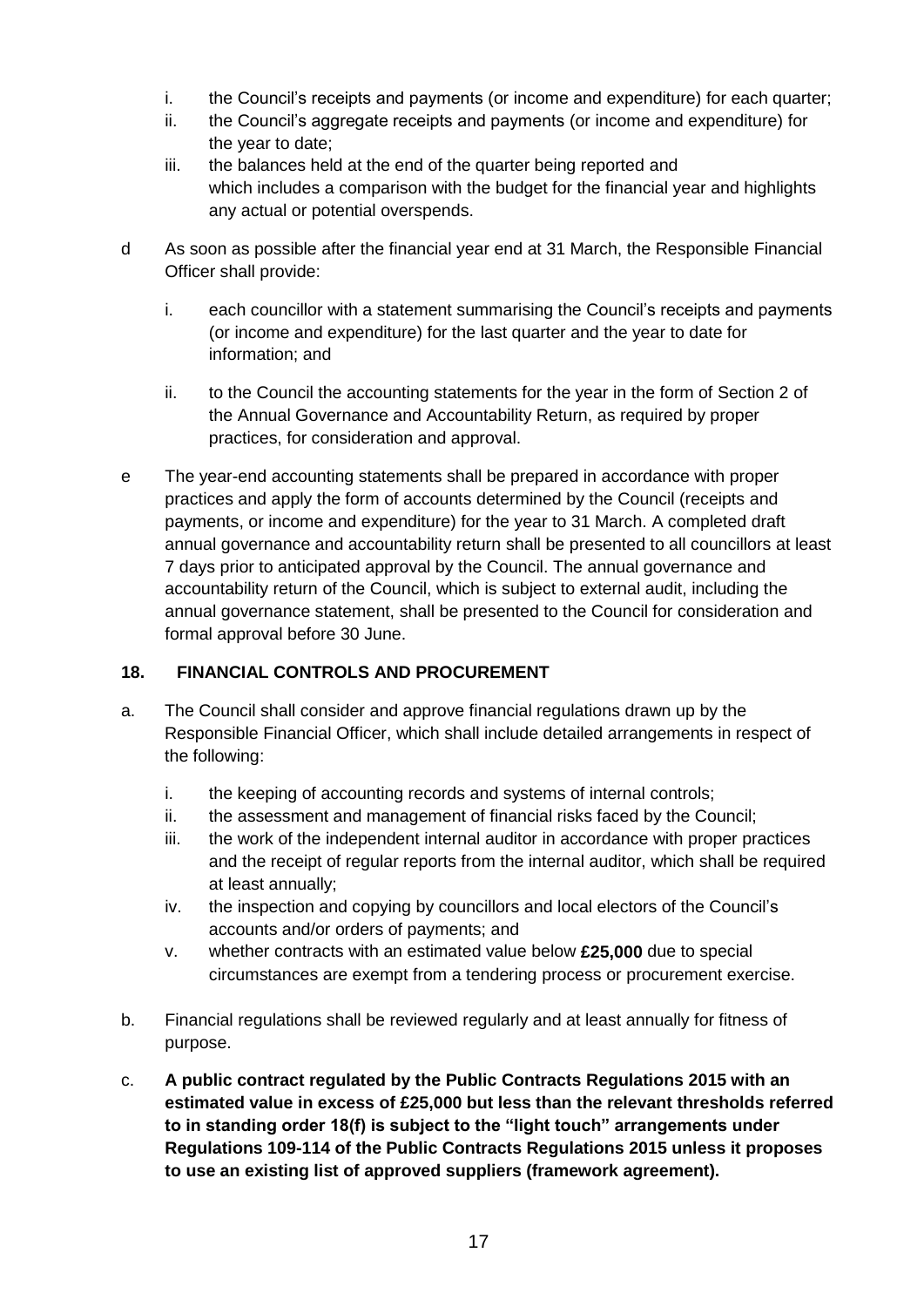- d. Subject to additional requirements in the financial regulations of the Council, the tender process for contracts for the supply of goods, materials, services or the execution of works shall include, as a minimum, the following steps:
	- i. a specification for the goods, materials, services or the execution of works shall be drawn up;
	- ii. an invitation to tender shall be drawn up to confirm (i) the Council's specification (ii) the time, date and address for the submission of tenders (iii) the date of the Council's written response to the tender and (iv) the prohibition on prospective contractors contacting councillors or staff to encourage or support their tender outside the prescribed process;
	- iii. the invitation to tender shall be advertised in a local newspaper or in any other manner that is appropriate;
	- iv. tenders are to be submitted in writing in a sealed marked envelope addressed to the Proper Officer;
	- v. tenders shall be opened by the Proper Officer in the presence of at least one councillor after the deadline for submission of tenders has passed;
	- vi. tenders are to be reported to and considered by the appropriate meeting of the Council or a committee or sub-committee with delegated responsibility.
- e. Neither the Council, nor a committee or a sub-committee with delegated responsibility for considering tenders, is bound to accept the lowest value tender.
- f. **Where the value of a contract is likely to exceed the threshold specified by the Office of Government Commerce from time to time, the Council must consider whether the Public Contracts Regulations 2015 or the Utilities Contracts Regulations 2016 apply to the contract and, if either of those Regulations apply, the Council must comply with procurement rules. NALC's procurement guidance contains further details.**

#### <span id="page-17-0"></span>**19. HANDLING STAFF MATTERS**

- a A matter personal to a member of staff that is being considered by a meeting of the Finance committee is subject to standing order 11.
- b Subject to the Council's policy regarding absences from work, the Council's most senior member of staff shall notify the chairman of the Human Resources working party or, if he is not available, the vice-chairman (if there is one) of the Human Resources working party of absence occasioned by illness or other reason and that person shall report such absence to the Human Resources working party at its next meeting.
- c The chairman of the Human Resources working party or in his absence, the vicechairman shall upon a resolution conduct a review of the performance and annual appraisal of the work of the Town Clerk. The reviews and appraisal shall be reported in writing and are subject to approval by the Human Resources working party.
- d Subject to the Council's policy regarding the handling of grievance matters, the Council's most senior member of staff (or other members of staff) shall contact the chairman of the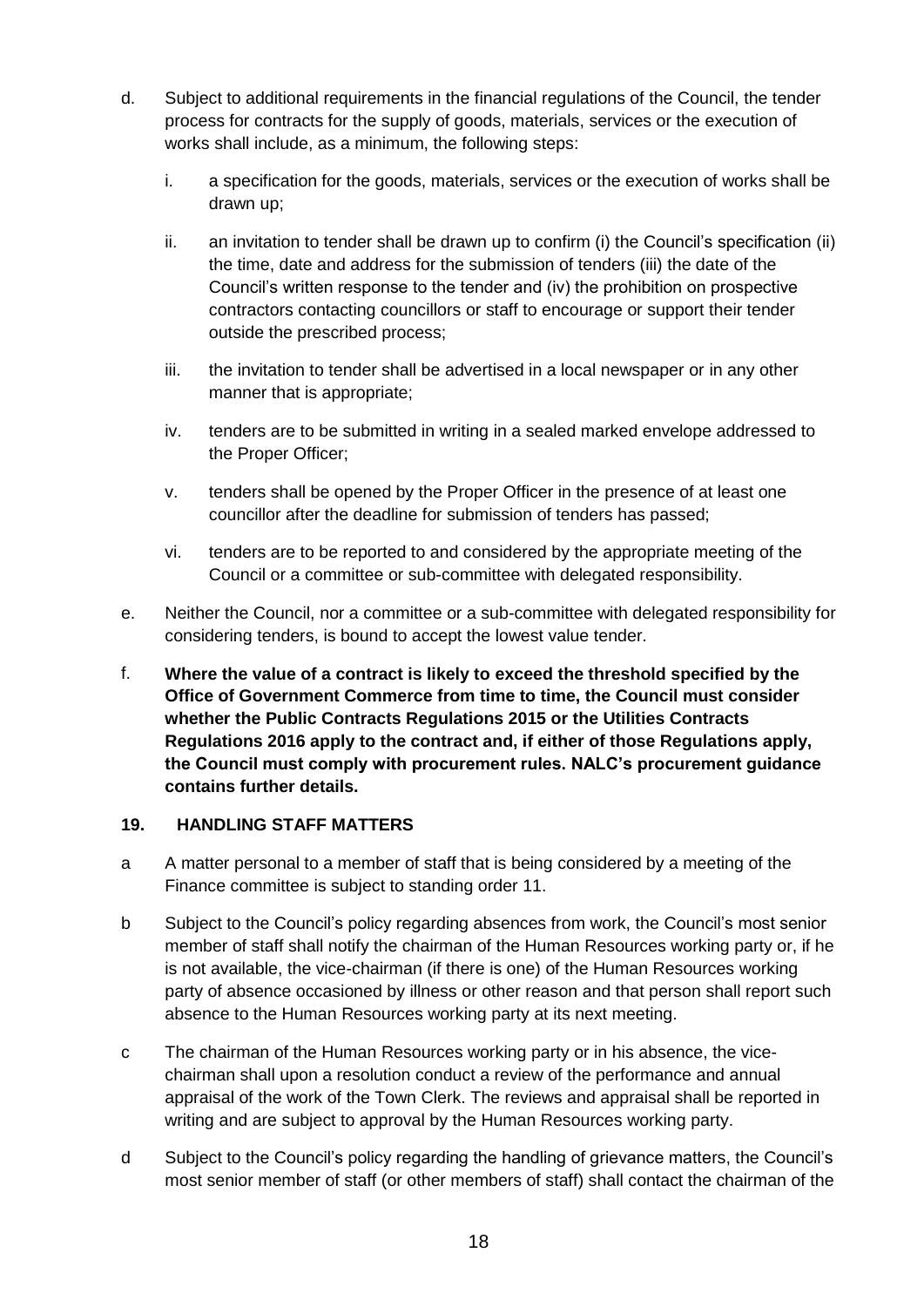Human Resources working party or in his absence, the vice-chairman of the Human Resources working party in respect of an informal or formal grievance matter, and this matter shall be reported back and progressed by the Human Resources working party.

- e Subject to the Council's policy regarding the handling of grievance matters, if an informal or formal grievance matter raised by the Town Clerk relates to the chairman or vicechairman of the Human Resources working party, this shall be communicated to another member of the Human Resources working party, which shall be reported back and progressed by the Human Resources working party.
- f Any persons responsible for all or part of the management of staff shall treat as confidential the written records of all meetings relating to their performance, capabilities, grievance or disciplinary matters.
- g In accordance with standing order 11(a), persons with line management responsibilities shall have access to staff records referred to in standing order 19(f).

# <span id="page-18-0"></span>**20. RESPONSIBILITIES TO PROVIDE INFORMATION**  *See also standing order 21.*

- a **In accordance with freedom of information legislation, the Council shall publish information in accordance with its publication scheme and respond to requests for information held by the Council.**
- b. **The Council, shall publish information in accordance with the requirements of the Local Government (Transparency Requirements) (England) Regulations 2015**.
- <span id="page-18-1"></span>**21. RESPONSIBILITIES UNDER DATA PROTECTION LEGISLATION**  (Below is not an exclusive list). *See also standing order 11.*
- a The Council may appoint a Data Protection Officer.
- b **The Council shall have policies and procedures in place to respond to an individual exercising statutory rights concerning his personal data.**
- c **The Council shall have a written policy in place for responding to and managing a personal data breach.**
- d **The Council shall keep a record of all personal data breaches comprising the facts relating to the personal data breach, its effects and the remedial action taken.**
- e **The Council shall ensure that information communicated in its privacy notice(s) is in an easily accessible and available form and kept up to date.**
- f **The Council shall maintain a written record of its processing activities.**

#### <span id="page-18-2"></span>**22. RELATIONS WITH THE PRESS/MEDIA**

a Requests from the press or other media for an oral or written comment or statement from the Council, its councillors or staff shall be handled in accordance with the Council's policy in respect of dealing with the press and/or other media.